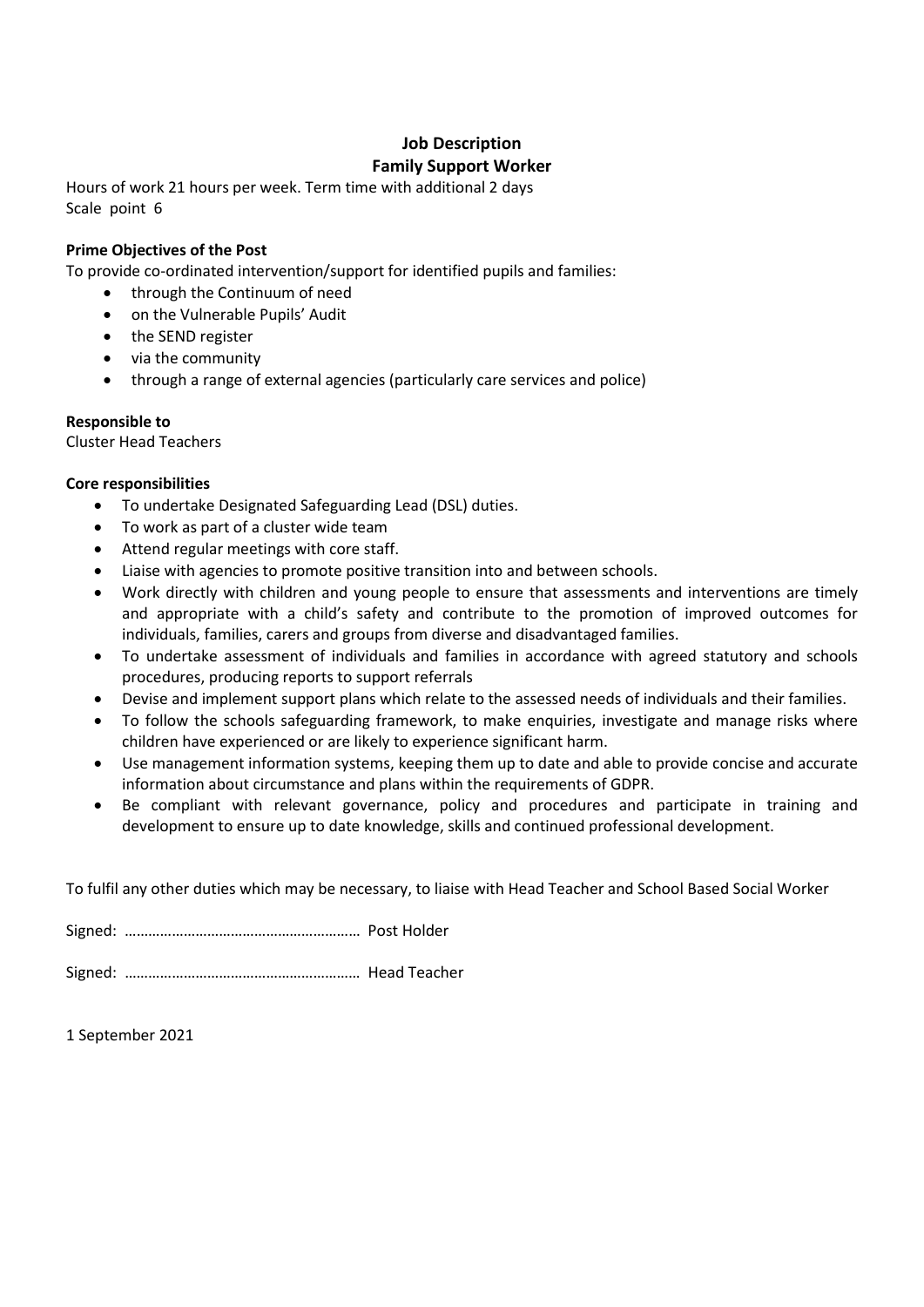## **Person Specification**

| <b>Attributes</b>             | <b>Essential</b>                                                      | <b>Desirable</b>                        | <b>How Identified</b>    |
|-------------------------------|-----------------------------------------------------------------------|-----------------------------------------|--------------------------|
|                               | <b>Background in supporting</b>                                       | Knowledge of working with               | Application              |
|                               | vulnerable families and children                                      | CPOMS/SIMs/Microsoft                    | Form                     |
| <b>KNOWLEDGE &amp; SKILLS</b> |                                                                       | <b>Office Emails/Teams</b>              | <b>Interview</b>         |
| (INCLUDING ANY                | <b>Evidence of relevant training and</b>                              |                                         | References               |
| <b>RELEVANT OR REQUIRED</b>   | qualifications                                                        | Appropriate social work                 |                          |
| <b>QUALIFICATIONS)</b>        |                                                                       | qualification (BSc, BA, MA,             |                          |
|                               | <b>Clear understanding of Child</b>                                   | DipSW, CQSW, or equivalent              |                          |
|                               | protection expectations in a                                          |                                         |                          |
|                               | school environment                                                    |                                         |                          |
|                               | Awareness of the broad range of                                       | Of the range of services                | Application              |
|                               | factors that impact on pupils and                                     | available to Service users,             | Form                     |
|                               | families e.g. drugs, alcohol                                          | families and carers.                    | <b>Interview</b>         |
|                               | domestic violence.                                                    | Knowledge of working with<br>CPOMS/SIMs | Certificates             |
|                               | Understanding of the roles and                                        |                                         |                          |
|                               | responsibilities of statutory and                                     |                                         |                          |
|                               | voluntary agencies.                                                   |                                         |                          |
|                               | Effective use of IT systems                                           |                                         |                          |
|                               | including Microsoft Office,                                           |                                         |                          |
|                               | Email/Teams.                                                          |                                         |                          |
|                               | Of current, trends, policies,                                         |                                         |                          |
|                               | legislation and regulatory bodies                                     |                                         |                          |
|                               | in relation to vulnerable people                                      |                                         |                          |
|                               | within a social care setting.                                         |                                         |                          |
| <b>SPECIALIST KNOWLEDGE</b>   | Demonstrate an understanding of                                       |                                         |                          |
|                               | the importance of confidentiality                                     |                                         |                          |
|                               | and the needs and wishes of pupils                                    |                                         |                          |
|                               | and families as appropriate.                                          |                                         |                          |
|                               | Demonstrate an awareness of                                           |                                         |                          |
|                               | needs and safeguarding issues                                         |                                         |                          |
|                               | associated with vulnerable people.                                    |                                         |                          |
|                               | Demonstrate an understanding of                                       |                                         |                          |
|                               | diversity issues within local                                         |                                         |                          |
|                               | communities.                                                          |                                         |                          |
|                               | Report writing and                                                    |                                         |                          |
|                               | communications skills.                                                |                                         |                          |
|                               | Ability to work and engage with                                       |                                         |                          |
|                               | pupils and use their views to                                         |                                         |                          |
|                               | inform assessments, plans and                                         |                                         |                          |
|                               | interventions.                                                        |                                         |                          |
|                               | Of implementing a person                                              | Of working with a wide                  | Application              |
|                               | centred/child focused approach.<br>Demonstrate creativity in tackling | range of Service user groups.           | Form<br><b>Interview</b> |
|                               | and solving problems.                                                 |                                         | Certificates             |
| <b>EXPERIENCE</b>             |                                                                       |                                         |                          |
|                               | Of using initiative and a                                             |                                         |                          |
|                               | commitment to developing                                              |                                         |                          |
|                               | services.                                                             |                                         |                          |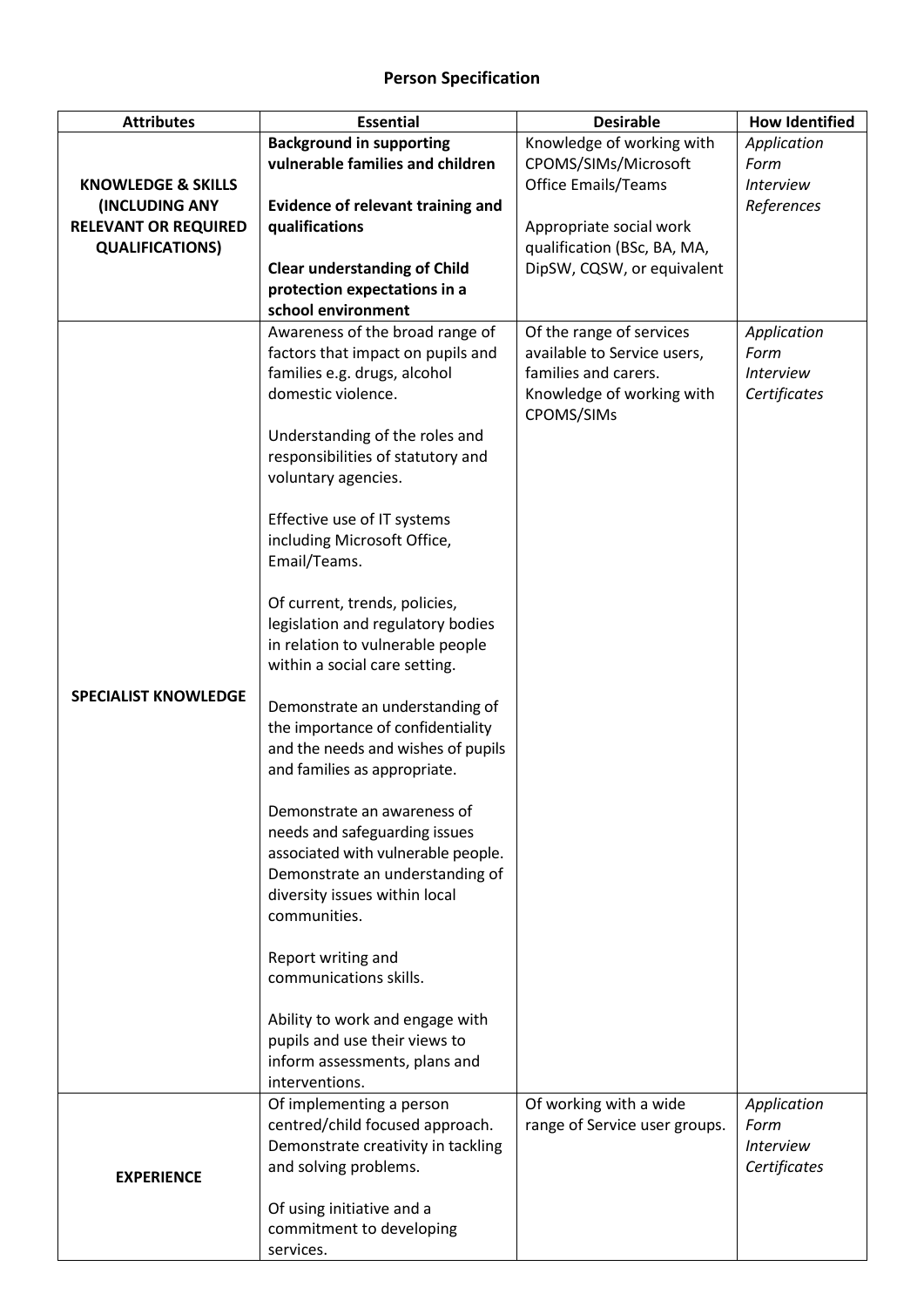|                                          | Use of reflective practice<br>techniques to critically analyse<br>information to inform decision<br>making and planning.<br>Producing written records and<br>reports to a high standard for a<br>variety of purposes with language<br>suited to function.<br>Application of information<br>gathering skills to make and<br>contribute to assessments.<br>Of using supervision effectively.<br>Have experience of working in an<br>education/ child support setting.<br>Experience of devising,<br>implementing, and reviewing                                                                                                                                                                                                                                                                                                                                   |                                             |                                                |
|------------------------------------------|-----------------------------------------------------------------------------------------------------------------------------------------------------------------------------------------------------------------------------------------------------------------------------------------------------------------------------------------------------------------------------------------------------------------------------------------------------------------------------------------------------------------------------------------------------------------------------------------------------------------------------------------------------------------------------------------------------------------------------------------------------------------------------------------------------------------------------------------------------------------|---------------------------------------------|------------------------------------------------|
| PRACTICAL/<br><b>INTELLECTUAL SKILLS</b> | support plans.<br>Able to effectively plan, manage,<br>prioritise and evaluate work with<br>pupils, families and colleagues.<br>Ability to plan, prioritise and time<br>manage own workload.<br>Able to communicate and pass<br>information effectively, accurately<br>and concisely with a range of<br>partners, pupils, families and<br>colleagues.<br>Able to engage pupils, families<br>and external partners.<br>Able to identify appropriate<br>interventions in order to promote<br>positive change.<br>Ability to devise and implement<br>service and support plans.<br>Ability to assess the needs of and<br>work with individuals and groups<br>using a child/person-centred<br>approach.<br>Ability to maintain accurate<br>records, assessments following<br>policy and procedure.<br>Able to record, evidence and<br>communicate using technology. | Full driving licence, current<br>and valid. | Application<br>Form<br><i><b>Interview</b></i> |